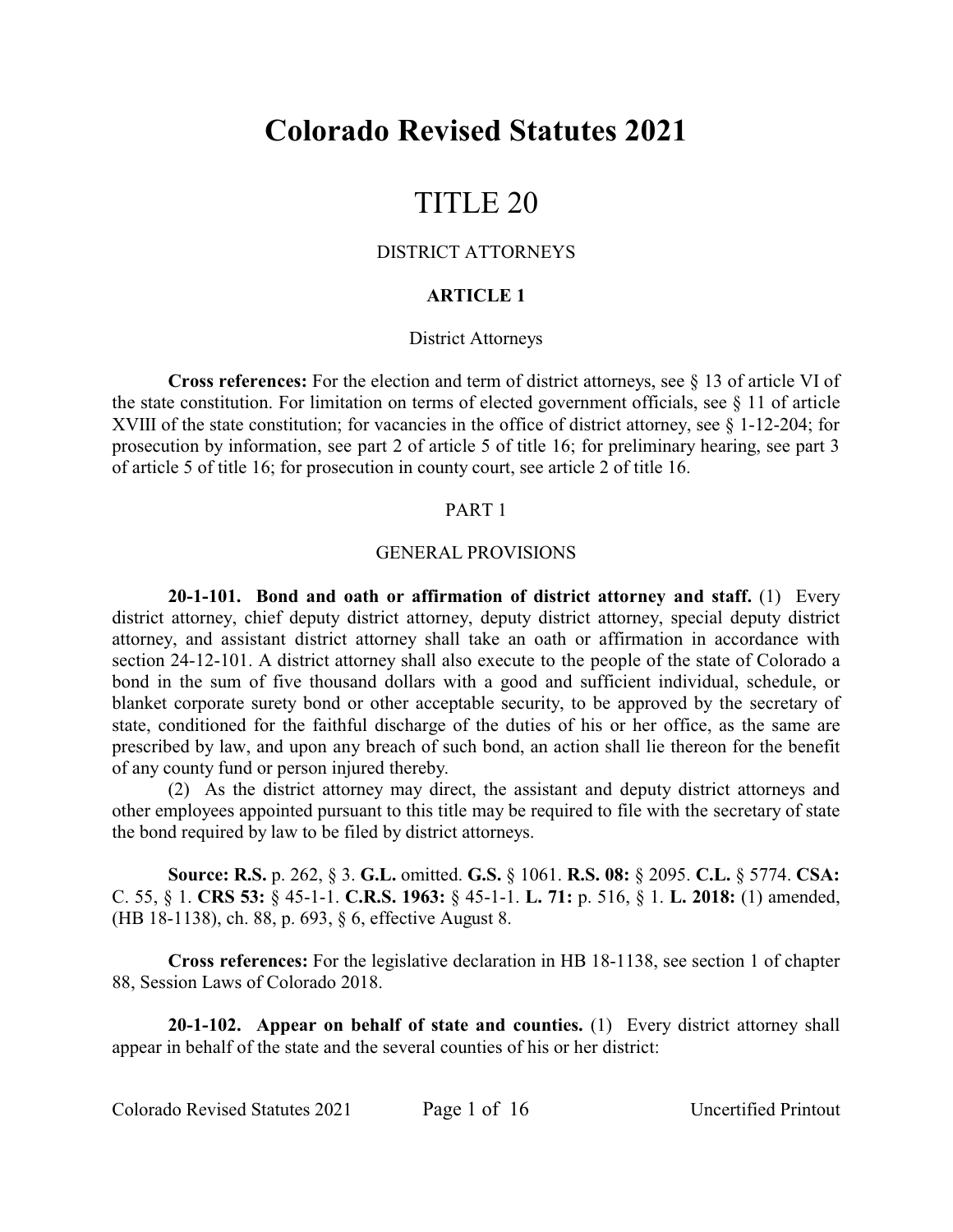(a) In all indictments, actions, and proceedings which may be pending in the district court in any county within his district wherein the state or the people thereof or any county of his district may be a party;

(b) On the hearing of every writ of habeas corpus sued out by any person charged with or convicted of any public offense before the judge of his district;

(c) In any such indictment, action, or proceeding which may be removed from the district court of any county within his district for appellate review as provided by law and the Colorado appellate rules;

(d) In any such indictment, action, or proceeding which may be brought to the district court of any county in his or her district by change of venue from any other district;

(e) When he or she may deem it advisable to do so, in the preliminary examination of persons charged with any offense before any judge within his or her district; and

(f) In any probation probable cause hearing brought pursuant to the rules adopted under the "Interstate Compact for Adult Offender Supervision", part 28 of article 60 of title 24, C.R.S., or the interstate compact for juveniles, part 7 of article 60 of title 24, C.R.S.

(2) Nothing in this section shall be so construed as to prevent the county commissioners of any county from employing one or more attorneys to appear and prosecute or defend in behalf of the people of the state or of such county, in any such indictment, action, or proceeding.

(3) The district attorney, when enforcing support laws pursuant to statute or contract, may use any remedy, either civil or criminal, available under the laws of this state and may appear on behalf of the people of the state of Colorado in any judicial district in this state. When doing so, the district attorney represents the people of the state of Colorado, and nothing within this section creates an attorney-client relationship between the district attorney and any party, other than the people of the state of Colorado, or witness to the action; except that any district attorney who is a contractual agent for a county department of human or social services shall collect a fee pursuant to section 26-13-106 (2).

**Source: R.S.** p. 262, § 4. **G.L.** § 895. **G.S.** § 1056. **R.S. 08:** § 2096. **C.L.** § 5975. **CSA:** C. 55, § 2. **CRS 53:** § 45-1-2. **C.R.S. 1963:** § 45-1-2. **L. 64:** p. 392, § 32. **L. 81:** (3) added, p. 901, § 2, effective May 27. **L. 82:** (3) amended, p. 281, § 5, effective April 2. **L. 88:** (3) amended, p. 635, § 13, effective July 1. **L. 2005:** (3) amended, p. 499, § 4, effective August 8. **L. 2016:** IP(1), (1)(d), and (1)(e) amended and (1)(f) added, (HB 16-1268), ch. 141, p. 419, § 1, effective May 4. **L. 2018:** (3) amended, (SB 18-092), ch. 38, p. 434, § 82, effective August 8.

**Cross references:** For the legislative declaration in SB 18-092, see section 1 of chapter 38, Session Laws of Colorado 2018.

**20-1-103. Collect forfeited recognizances.** It is the exclusive duty of the district attorney to provide for the collection of forfeited recognizances and turn the money so collected into the registry of the court declaring the forfeiture. In fulfilling such duty, the district attorney may contract with any person or entity and provide for payment of any fees and costs for the services of such person or entity out of such moneys collected.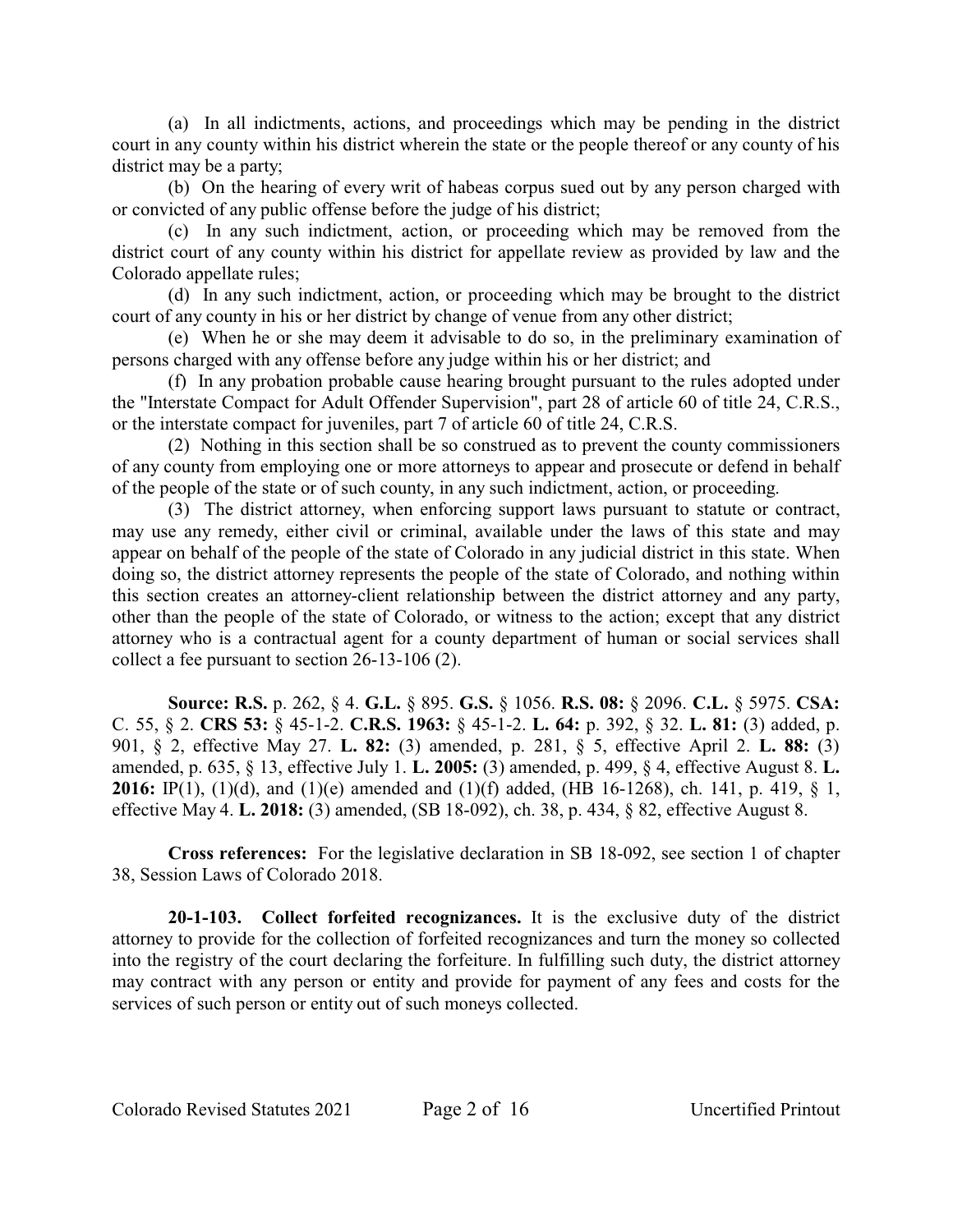**Source: L. 1891:** p. 135, § 1. **R.S.** 08, § 2097. **C.L.** § 5976. **CSA:** C. 55, § 3. **CRS 53:** § 45-1-3. **C.R.S. 1963:** § 45-1-3. **L. 73:** p. 1403, § 34. **L. 98:** Entire section amended, p. 962, § 5, effective May 27.

**Cross references:** For procedure in disposition of security deposits upon forfeiture or termination of bond and enforcement when forfeiture not set aside, see §§ 16-4-111 and 16-4- 112.

**20-1-104. Appear at inquests.** The district attorneys of the several judicial districts in the state of Colorado shall appear in their respective districts at all inquests held by any coroner and have power to subpoena and examine witnesses at any such inquest.

**Source: L. 1889:** p. 151, § 1. **R.S. 08:** § 2098. **C.L.** § 5977. **CSA:** C. 55, § 4. **CRS 53:** § 45-1-4. **C.R.S. 1963:** § 45-1-4.

**20-1-105. Opinions to county officers - representation.** (1) The district attorney, upon request of any county officer of any county within his district, without fee, shall give his opinion in writing upon all questions of law having references to the duties of such officer which may be submitted and shall file and preserve in his office a copy of all such opinions.

(2) The district attorney, upon a request in the form of a resolution by the board of county commissioners of any county within his district, shall represent any county officer enumerated in article 10 of title 30, C.R.S., or the employees of any such officer in the defense of any civil suit or civil proceeding brought against such officer in any court of this state or any federal court if such action directly relates to the duties of the county officer.

(3) In any city and county, the district attorney, upon a request in the form of a resolution by city council, shall represent any city and county officer, as provided in the charter of such city and county, or the employees of any such officer in the defense of any civil suit or civil proceeding brought against such officer in any court of this state or any federal court if such action directly relates to the duties of any such officer.

**Source: R.S.** p. 262, § 5. **G.L.** § 896. **G.S.** § 1057. **R.S. 08:** § 2099. **C.L.** § 5978. **CSA:** C. 55, § 5. **CRS 53:** § 45-1-5. **C.R.S. 1963:** § 45-1-5. **L. 72:** p. 294, § 1.

**Cross references:** For public trustees authorized to cooperate and contract with one another and others, see § 38-37-111.

**20-1-106. Appear and advise grand juries.** The district attorneys for the several judicial districts in the state of Colorado shall appear in their respective districts at all sessions of any grand jury which may be convened in any county within their respective districts, and it is the duty of the district attorney to advise any grand jury convened within his district and to examine witnesses who may be subpoenaed before any such grand jury.

**Source: L. 17:** p. 165, § 1. **C.L.** § 5979. **CSA:** C. 55, § 6. **CRS 53:** § 45-1-6. **C.R.S. 1963:** § 45-1-6.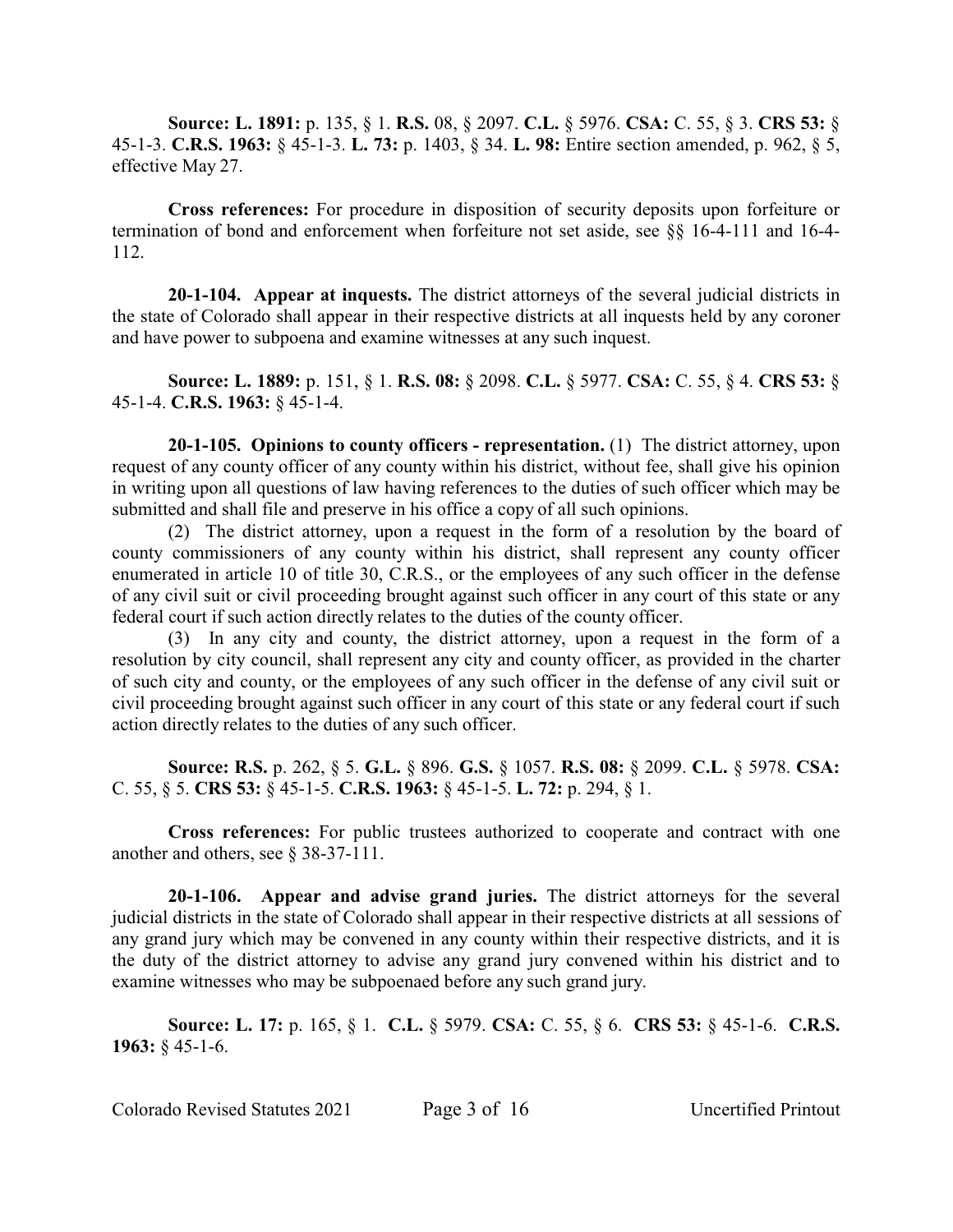**20-1-106.1. Preparation and review of affidavits and warrants.** (1) The district attorneys of the several judicial districts in the state of Colorado shall:

(a) Render, in their quasi-judicial capacity, legal advice to peace officers, upon the request of such officers or of the court, pertaining to the preparation and review of affidavits and warrants for arrests, searches, seizures, nontestimonial identification items, and court orders for the production of records;

(b) Examine and evaluate each affidavit for a no-knock search warrant sought pursuant to part 3 of article 3 of title 16, C.R.S., and render legal advice regarding such affidavit to the peace officer submitting the affidavit before such affidavit is submitted to a judge. A district attorney, including any assistant district attorney, chief deputy district attorney, or deputy district attorney, shall indicate approval of an affidavit by placing the date and his or her signature and attorney registration number on the affidavit as allowed by statute or court rule. A district attorney shall only sign an affidavit for a no-knock search warrant sought pursuant to part 3 of article 3 of title 16, C.R.S., upon satisfaction that the information in such affidavit:

(I) Fulfills the requirements of section 16-3-303, C.R.S.; and

(II) Supports the lawful issuance of a search warrant pursuant to section 16-3-301, C.R.S.

(2) In the absence of the bad faith performance of the duties specified in this section, the district attorneys of the state of Colorado shall be immune from liability for the performance of said duties; except that such immunity shall not apply to charges of perjury in the first degree, perjury in the second degree, or false swearing brought pursuant to section 18-8-502, 18-8-503, or 18-8-504, C.R.S., respectively.

(3) The division of criminal justice within the Colorado department of public safety shall review existing policies relating to the issuance and use of no-knock search warrants pursuant to section 24-33.5-503 (1)(q), C.R.S.

**Source: L. 85:** Entire section added, p. 717, § 1, effective April 30. **L. 86:** Entire section amended, p. 772, § 13, effective July 1. **L. 2000:** Entire section amended, p. 651, § 2, effective July 1. **L. 2004:** (1)(a) amended, p. 1378, § 3, effective July 1.

**Cross references:** For the description of "peace officer", see § 16-2.5-101.

**20-1-107. Disqualification - court to appoint prosecutor - legislative declaration.** (1) The general assembly finds that the office of the district attorney was created by the state constitution and that the state constitution gives to the general assembly the exclusive authority to prescribe the duties of the office of the district attorney. The general assembly finds and declares that this section is necessary to protect the independence of persons duly elected to the office of district attorney.

(2) A district attorney may only be disqualified in a particular case at the request of the district attorney or upon a showing that the district attorney has a personal or financial interest or finds special circumstances that would render it unlikely that the defendant would receive a fair trial. A motion to disqualify a district attorney shall be served upon the district attorney at least two weeks before the motion is heard. Such motion shall contain at least a statement of the facts setting forth the grounds for the claimed disqualification and the legal authorities relied upon by the movant and shall be supported by affidavits of witnesses who are competent to testify to the

Colorado Revised Statutes 2021 Page 4 of 16 Uncertified Printout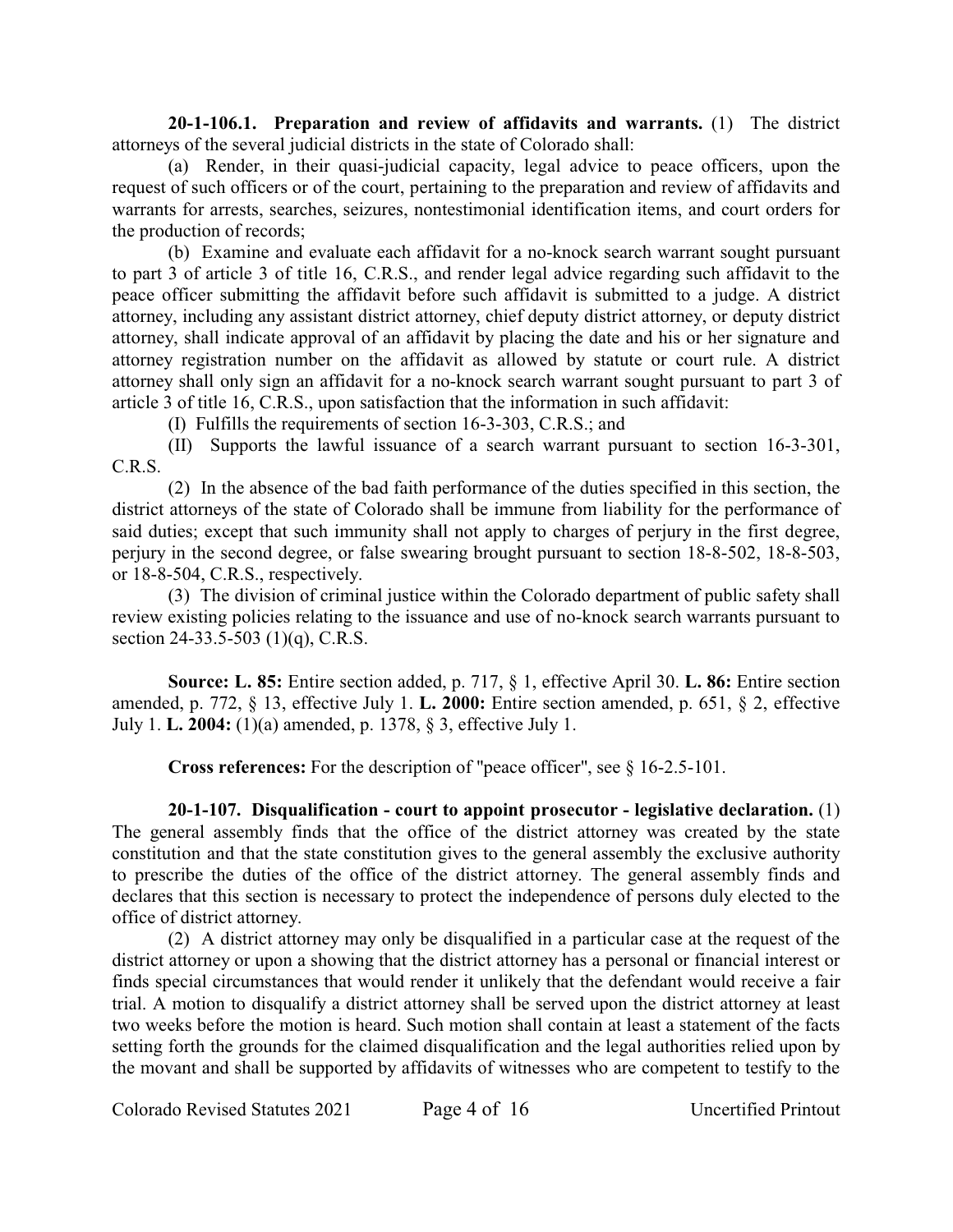facts set forth in the affidavit. The district attorney may file a response in opposition to the motion and may appear at any hearing held on the motion. The judge shall review the pleadings and determine whether an evidentiary hearing is necessary. The motion shall not be granted unless requested by the district attorney or unless the court finds that the district attorney has a personal or financial interest or special circumstances exist that would render it unlikely that the defendant would receive a fair trial. The order disqualifying the district attorney shall be stayed pending any appeal authorized by this section. If the motion is brought at or before the preliminary hearing, it may not be renewed at the trial court on the basis of facts that were raised or could have been raised at the time of the original motion.

(3) An interlocutory appeal from an order of disqualification of a district attorney entered in the district court shall be filed in the supreme court pursuant to section 16-12-102 (2), C.R.S. An appeal from an order of disqualification filed in the county court shall be filed in the district court. In computing the time period within which a trial must be commenced, the period during which an appeal pursuant to this section is pending shall be excluded.

(4) If the district attorney is disqualified in any case which it is his or her duty to prosecute or defend, the court having criminal jurisdiction may appoint a special prosecutor to prosecute or defend the cause. The judge shall appoint the special prosecutor from among the full-time district attorneys, assistant district attorneys, or deputy district attorneys who serve in judicial districts other than where the appointment is made; except that, upon the written approval of the chief justice of the supreme court, the judge may appoint any disinterested private attorney who is licensed to practice law in the state of Colorado to serve as the special prosecutor. Any special prosecutor appointed pursuant to this section shall be compensated as provided in section 20-1-308.

**Source: L. 1876:** p. 65, § 1. **G.L.** § 897. **G.S.** § 1058. **R.S. 08:** § 2109. **C.L.** § 5994. **CSA:** C. 55, § 22. **CRS 53:** § 45-1-7. **C.R.S. 1963:** § 45-1-7. **L. 77:** Entire section amended, p. 858, § 2, effective May 24. **L. 2002:** Entire section amended, p. 758, § 4, effective July 1.

**Cross references:** For procedure when district attorney refused without justification to prosecute, see  $§$  16-5-209.

**20-1-108. When sick or absent, court to appoint.** If he is sick or absent, such court shall appoint some person to discharge the duties of the office until the proper officer resumes the discharge of his duties.

**Source: L. 1876:** p. 65, § 2. **G.L.** § 898. **G.S.** § 1059. **R.S. 08:** § 2110. **C.L.** § 5995. **CSA:** C. 55, § 23. **CRS 53:** § 45-1-8. **C.R.S. 1963:** § 45-1-8.

**20-1-109. Powers of appointee.** The person thus appointed shall possess the same power as the proper officer would if he were present.

**Source: L. 1876:** p. 65, § 3. **G.L.** § 899. **G.S.** § 1060. **R.S. 08:** § 2111. **C.L.** § 5996. **CSA:** C. 55, § 24. **CRS 53:** § 45-1-9. **C.R.S. 1963:** § 45-1-9.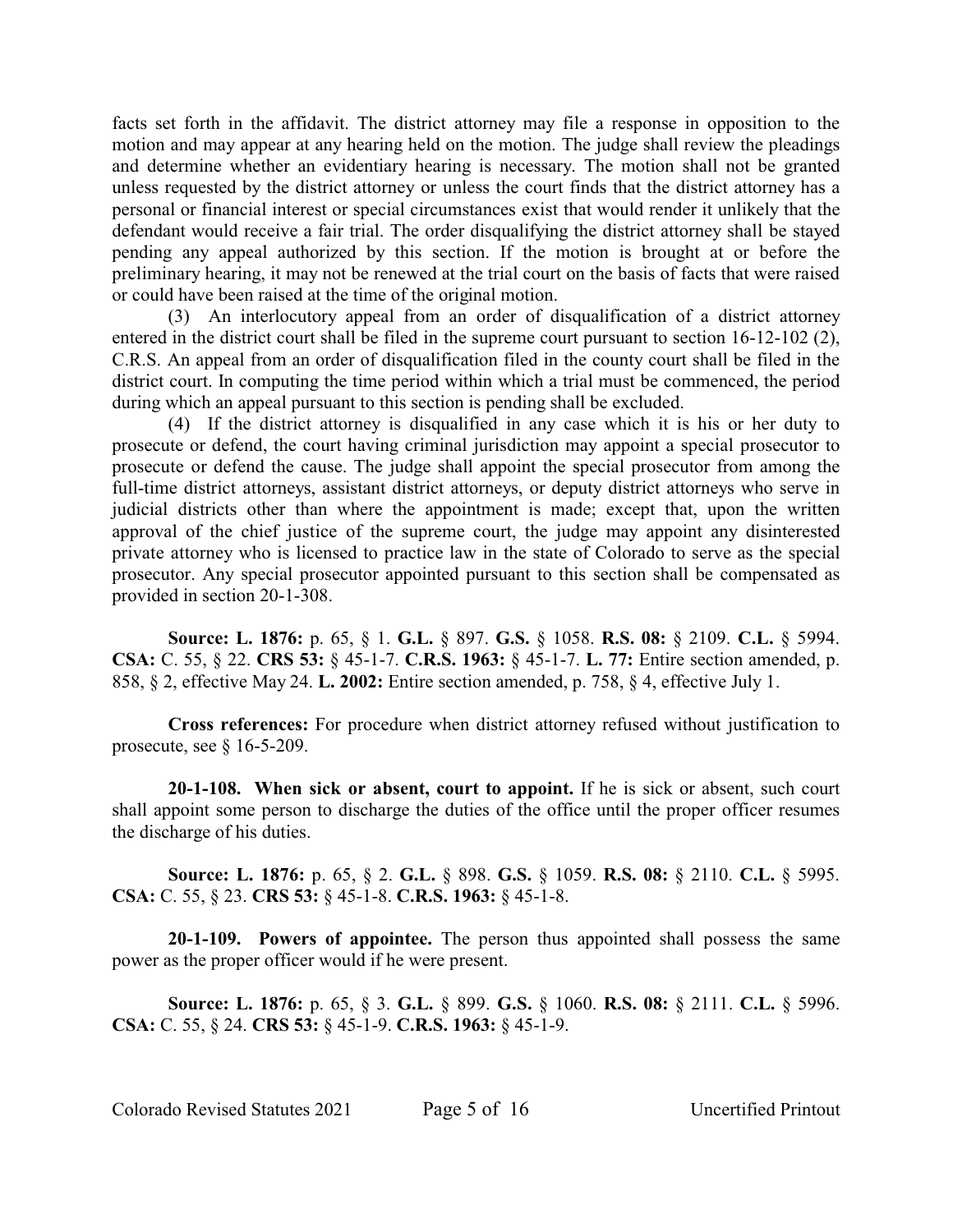**20-1-110. Intergovernmental cooperation and contracts.** Every district attorney has the power to authorize and approve the participation of his judicial district in intergovernmental cooperative relationships concerning criminal prosecution and may enter into contracts on behalf of his judicial district for cooperation with other district attorneys concerning such prosecution and prosecution-related services; except that no district attorney shall be authorized or empowered by this section to obligate county funds which have not been appropriated by the affected boards of county commissioners in his judicial district.

**Source: L. 77:** Entire section added, p. 1033, § 1, effective July 1.

**20-1-111. District attorneys may cooperate or contract - contents - appropriation.** (1) District attorneys may cooperate or contract with one another to provide any function or service lawfully authorized to each of the cooperating or contracting district attorneys, including the sharing of costs and the administration and distribution of moneys received for mandated costs.

(2) Any such contract shall set forth fully the purposes, powers, rights, obligations, and responsibilities, financial and otherwise, of the contracting district attorneys.

(3) Any such contract may provide for the joint exercise of the function or service, including the establishment of a separate legal entity to do so. The district attorneys may allocate up to five percent of the moneys received for mandated costs authorized by the general assembly for administrative expenses.

(4) (a) The statewide organization representing district attorneys or any other organization established pursuant to this article may receive, manage, and expend state funds in the manner prescribed by the general assembly on behalf of the district attorneys who are members of the organization.

(b) (I) The general assembly shall annually appropriate three hundred fifty thousand dollars to the department of law for allocation to the Colorado district attorneys' council, the statewide organization representing district attorneys, or its successor, for the public purpose of providing prosecution training, seminars, continuing education programs, and other prosecutionrelated services on behalf of the district attorneys who are members of the organization, including, but not limited to, costs and expenses for personnel, administration, materials, and travel.

(II) Repealed.

(c) The general assembly shall make an appropriation to the department of law for state fiscal year 2019-20 for allocation to the statewide organization representing district attorneys for the public purpose of providing prosecution training concerning determinations of competency to proceed for juveniles and adults, competency evaluation reports, services to restore competency, and certification proceedings governed by article 65 of title 27.

(d) The general assembly shall annually appropriate necessary funds to the department of law for allocation to the Colorado district attorneys' council, or its successor, for the public purpose of providing grants to local district attorneys' offices to cover costs and expenses related to complying with the bond hearing requirements of section 16-4-102 (2)(a). By November 1 of each year, the Colorado district attorneys' council shall submit a request to the joint budget committee for necessary funds consistent with this subsection (4)(d).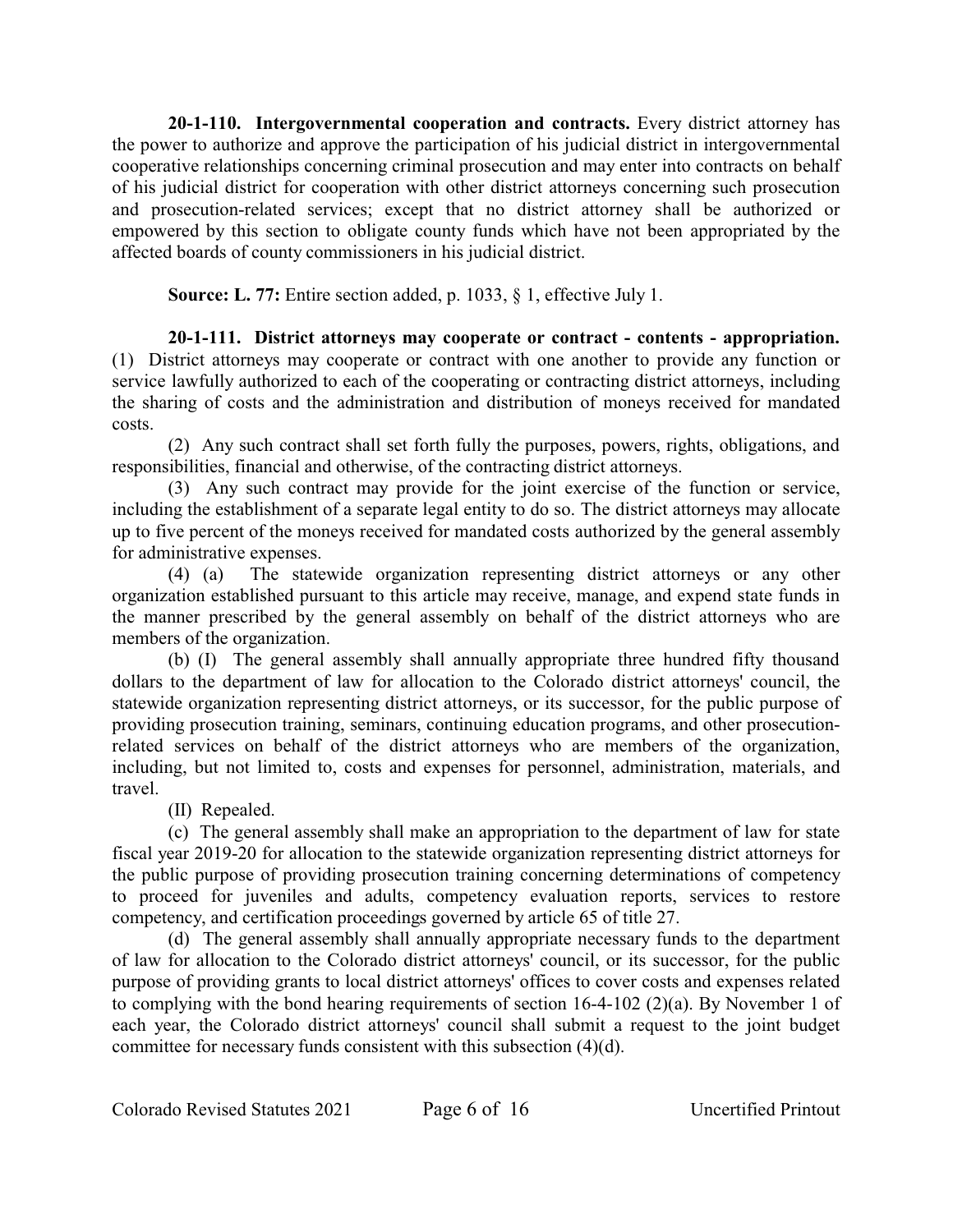**Source: L. 77:** Entire section added, p. 1033, § 1, effective July 1. **L. 2002:** (1) and (3) amended, p. 761, § 13, effective July 1. **L. 2013:** (4) added, (SB 13-250), ch. 333, p. 1943, § 69, effective October 1. **L. 2014:** (4) amended, (HB 14-1144), ch. 201, p. 732, § 1, effective May 15. **L. 2019:** (4)(c) added, (SB 19-223), ch. 227, p. 2291, § 15, effective July 1. **L. 2020:** (4)(b) amended, (HB 20-1369), ch. 206, p. 1011, § 1 effective June 30. **L. 2021:** (4)(d) added, (HB 21- 1280), ch. 457, p. 3051, § 4, effective September 7.

**Editor's note:** Subsection (4)(b)(II)(B) provided for the repeal of subsection (4)(b)(II), effective July 1, 2021. (See L. 2020, p. 1011.)

**20-1-112. Financial audits.** Each office of district attorney in each of the several judicial districts in the state of Colorado shall submit audited annual financial statements prepared in conformance with generally accepted accounting principles to the state auditor. The expenses of such audits shall be paid by each office of district attorney and shall be considered a necessary expense of maintaining his office for the transaction of his official business.

**Source: L. 89:** Entire section added, p. 934, § 1, effective April 4.

**20-1-113. Reporting of criminal proceedings involving public school students.** (1) On or before August 1, 2013, and continuing through August 1, 2014, the district attorney of each judicial district, or his or her designee, shall report to the division of criminal justice created in section 24-33.5-502, C.R.S., information about offenses alleged to have been committed by a student that have occurred on school grounds, in a school vehicle, or at a school activity or sanctioned event within the judicial district during the preceding twelve months. Failure to submit a timely report to the division of criminal justice pursuant to this subsection (1) does not relieve a district attorney of his or her responsibility to file the report required by this subsection (1). A district attorney who has failed to file a timely report shall file all such reports with the division of criminal justice no later than August 15, 2015.

(2) The information reported by each district attorney pursuant to subsection (1) of this section shall include the number of offenses filed in court, including the total number of each type of such offenses, the disposition of each case, and the age, gender, school, and race or ethnicity of each student that the district attorney prosecuted.

(3) The information reported by each district attorney pursuant to subsection (1) of this section shall include, to the extent practicable and to the extent that such information is collected by the district attorney as of May 19, 2012:

(a) The number of offenses that were referred to the district attorney by a law enforcement agency and were not filed in court, including the total number of each type of such offenses; and

(b) The number of offenses for which the district attorney referred an offender to a juvenile diversion program or other alternative program, including the total number of each type of such offenses.

(4) Notwithstanding section 19-1-303 (5), commencing August 1, 2015, and continuing every August 1 every year thereafter, each district attorney shall report to the division of criminal justice in the department of public safety the name of any student who was granted juvenile or adult diversion for a ticket, summons, or offense that occurred at a public elementary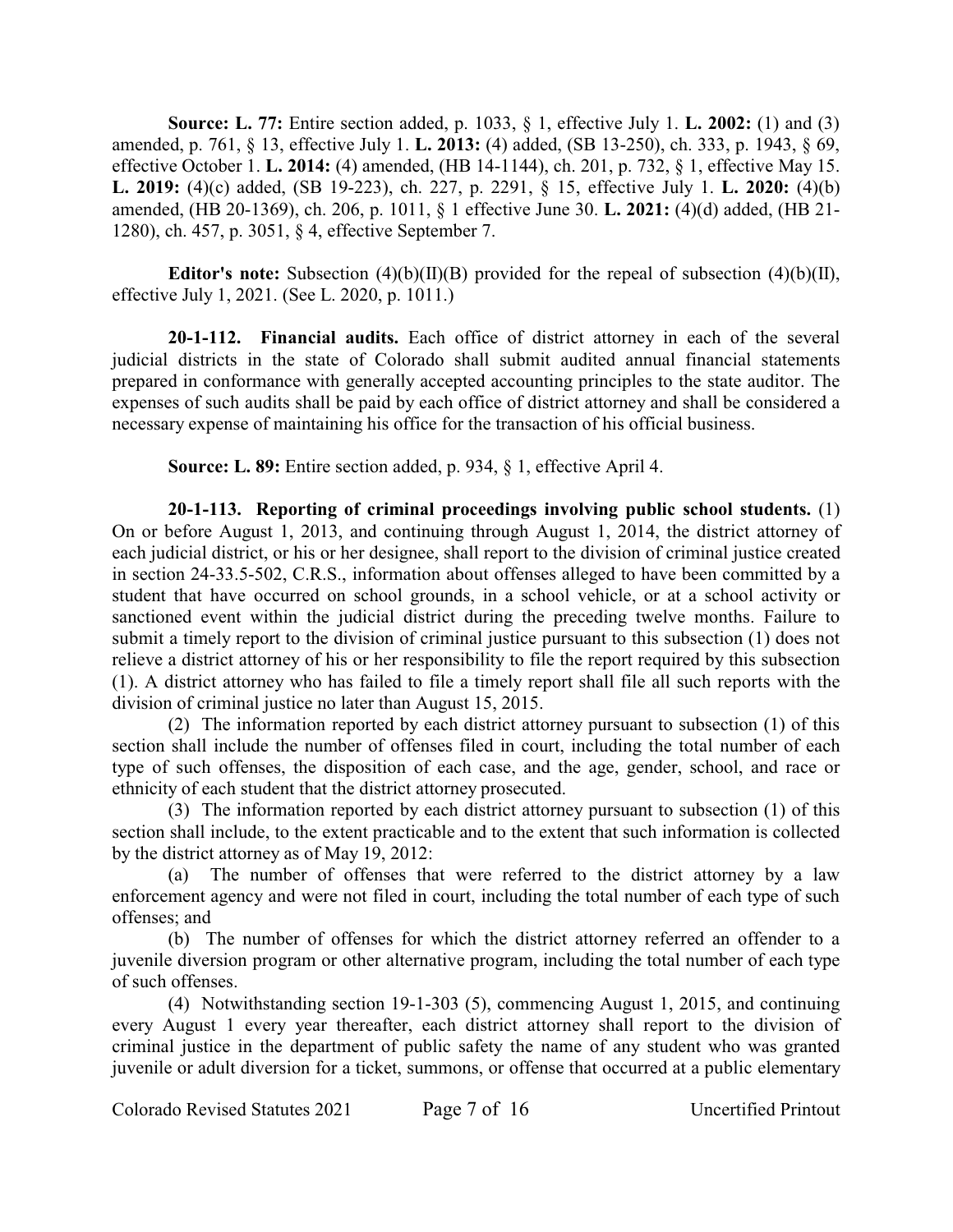school, middle or junior high school, or high school; in a school vehicle; or at a school activity or sanctioned event. In addition to the full name of the student, the district attorney shall report the student's date of birth, race, ethnicity, and gender and the arrest or incident report number, as recorded by a law enforcement agency. Information, including expunged record information, released by a district attorney to the division of criminal justice pursuant to this section must only be used for research purposes related to school discipline.

(5) Notwithstanding the provisions of section 19-1-303 (4.7), C.R.S., a district attorney or his or her designee is not subject to any criminal or civil penalty for compliance with the reporting obligations of this section.

**Source: L. 2012:** Entire section added, (HB 12-1345), ch. 188, p. 745, § 30, effective May 19. **L. 2015:** (1) amended and (4) added, (HB 15-1273), ch. 323, p. 1321, § 4, effective June 5. **L. 2016:** (4) amended and (5) added, (HB 16-1098), ch. 103, p. 298, § 3, effective April 15. **L. 2021:** (4) amended, (SB 21-066), ch. 64, p. 258, § 4, effective April 29.

**Cross references:** (1) For the legislative declaration contained in the 2012 act adding this section, see section 21 of chapter 188, Session Laws of Colorado 2012. However, section 21 of chapter 188 was repealed by section 7 of chapter 323 (HB 15-1273), Session Laws of Colorado 2015.

(2) For the legislative declaration in HB 15-1273, see section 1 of chapter 323, Session Laws of Colorado 2015.

**20-1-114. Peace officer-involved shooting investigations - disclosure.** (1) The district attorney shall, if no criminal charges are filed following the completion of an investigation pursuant to section 16-2.5-301, C.R.S., release a report and publicly disclose the report explaining the district attorney's findings, including the basis for the decision not to charge the officer with any criminal conduct. The district attorney shall post the written report on its website or, if it does not have a website, make it publicly available upon request.

(2) If the district attorney refers the matter under investigation to the grand jury, the district attorney shall release a statement at the time the matter is referred to the grand jury disclosing the general purpose of the grand jury's investigation. If no true bill is returned, the grand jury shall issue and publish a report.

(3) All disclosures required by this section remain subject to the criminal justice records act.

**Source: L. 2015:** Entire section added, (SB 15- 219), ch. 210, p. 769, § 3, effective May 20. **L. 2020:** (2) amended, (SB 20-217), ch. 110, p. 456, § 8, effective June 19.

**Cross references:** (1) For the legislative declaration in SB 15-219, see section 1 of chapter 210, Session Laws of Colorado 2015. For the legislative declaration in SB 20-217, see section 1 of chapter 110, Session Laws of Colorado 2020.

(2) For the criminal justice records act referred to in subsection (3), see part 3 of article 72 of title 24.

## PART 2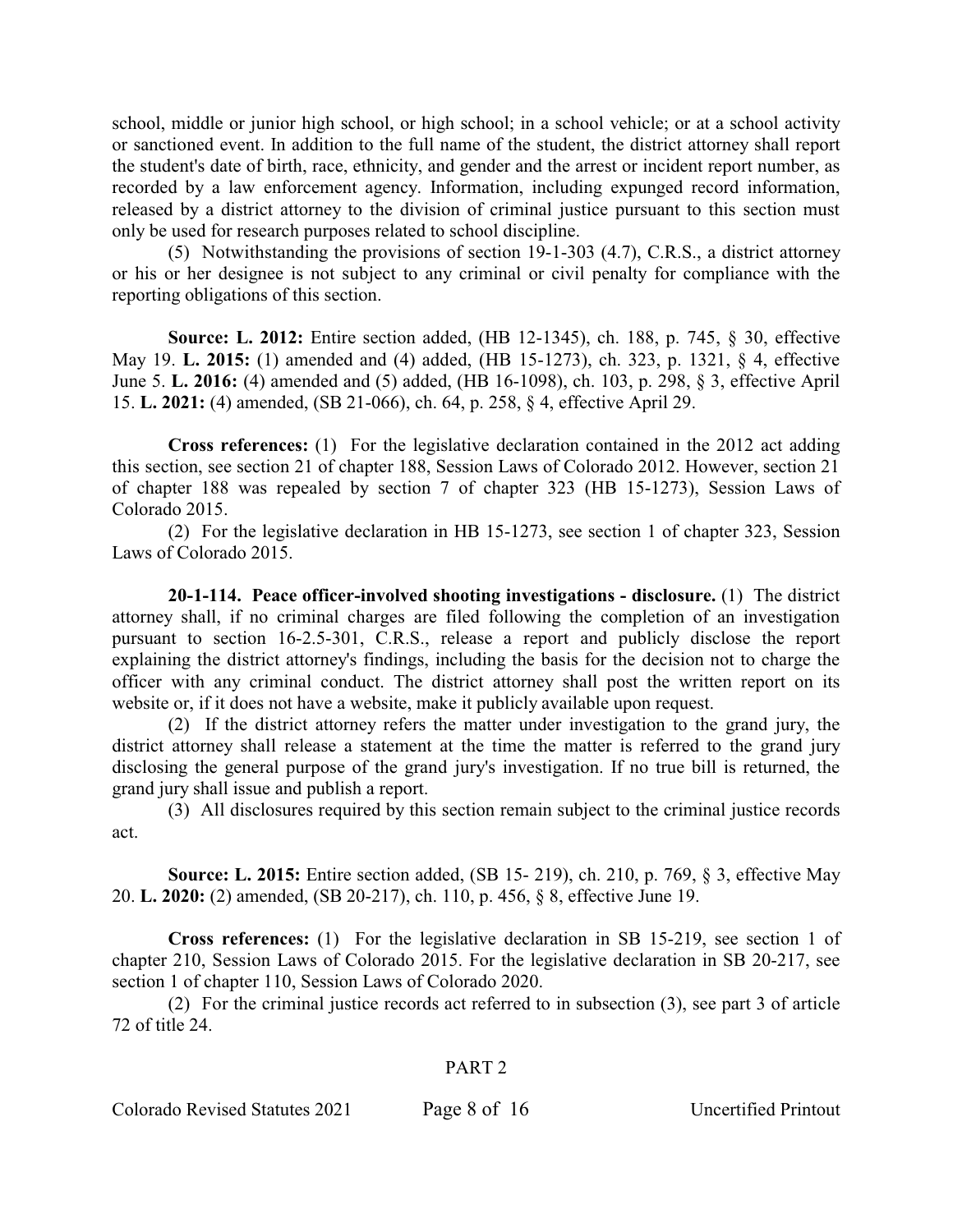#### DEPUTIES, ASSISTANTS, AND EMPLOYEES

**20-1-201. Deputies - chief deputies - staff.** (1) (a) The district attorney in every judicial district is authorized to appoint such deputy district attorneys as he deems necessary to properly discharge the duties of his office, with the approval of the board of county commissioners or boards of county commissioners of multicounty districts or the city council of a city and county affected, and such deputies shall hold their offices during the pleasure of such district attorney. Such deputies shall not engage in the private practice of law nor receive any income from any private law firm.

(b) The district attorney in every judicial district is authorized to appoint one or more part-time deputies to fulfill the duties of the district attorney. The part-time deputies shall be entitled to receive as compensation for services rendered a sum as provided in section 20-1-203. The part-time deputy may engage in the private practice of law; except that he or she may not engage in the practice of criminal defense in the same judicial district as the district attorney's office where he or she is employed.

(c) The district attorney in every judicial district is authorized to appoint such special deputy district attorneys as he deems necessary to properly discharge the duties of his office, and such special deputies shall hold their offices during the pleasure of such district attorney. Such special deputies shall receive no compensation for their services from the county or counties of the judicial district; except that such special deputies may be reimbursed their ordinary and necessary expenses, including travel. Such special deputies shall only be appointed from among those persons holding office as attorney general, deputy attorney general, assistant attorney general, or special assistant attorney general of the state of Colorado, or as district attorney, assistant district attorney, chief deputy district attorney, or deputy district attorney of another judicial district, or as United States attorney or assistant United States attorney for the district of Colorado, or as city attorney or assistant city attorney of a city and county in this state, or an attorney employed by the Colorado district attorneys' council and actively licensed to practice law in the state of Colorado.

(d) To prosecute felony nonsupport actions pursuant to article 6 of title 14, the district attorney in every judicial district is authorized to appoint any attorney performing child support enforcement services for the county department of human or social services pursuant to article 13 of title 26 as a special deputy district attorney, whether the attorney is employed by the department directly, as a contractual agent for the department, or through the services of a private company under contract with the department. A special deputy district attorney appointed pursuant to this subsection (1) shall not be granted all of the powers enumerated in section 16- 2.5-101. The powers granted by this appointment are limited to the prosecutions delineated in this subsection (1).

(2) The district attorney in every judicial district may designate and appoint chief deputy district attorneys, who shall be attorneys-at-law admitted to practice within this state. All chief deputy district attorneys shall hold office at the pleasure of the district attorney; except that no district attorney may appoint more than one chief deputy district attorney without the prior approval of the board of county commissioners or boards of county commissioners of multicounty districts or the city council of the city and county affected. Such chief deputies shall not engage in the private practice of law nor receive any income from any private law firm.

(3) Repealed.

Colorado Revised Statutes 2021 Page 9 of 16 Uncertified Printout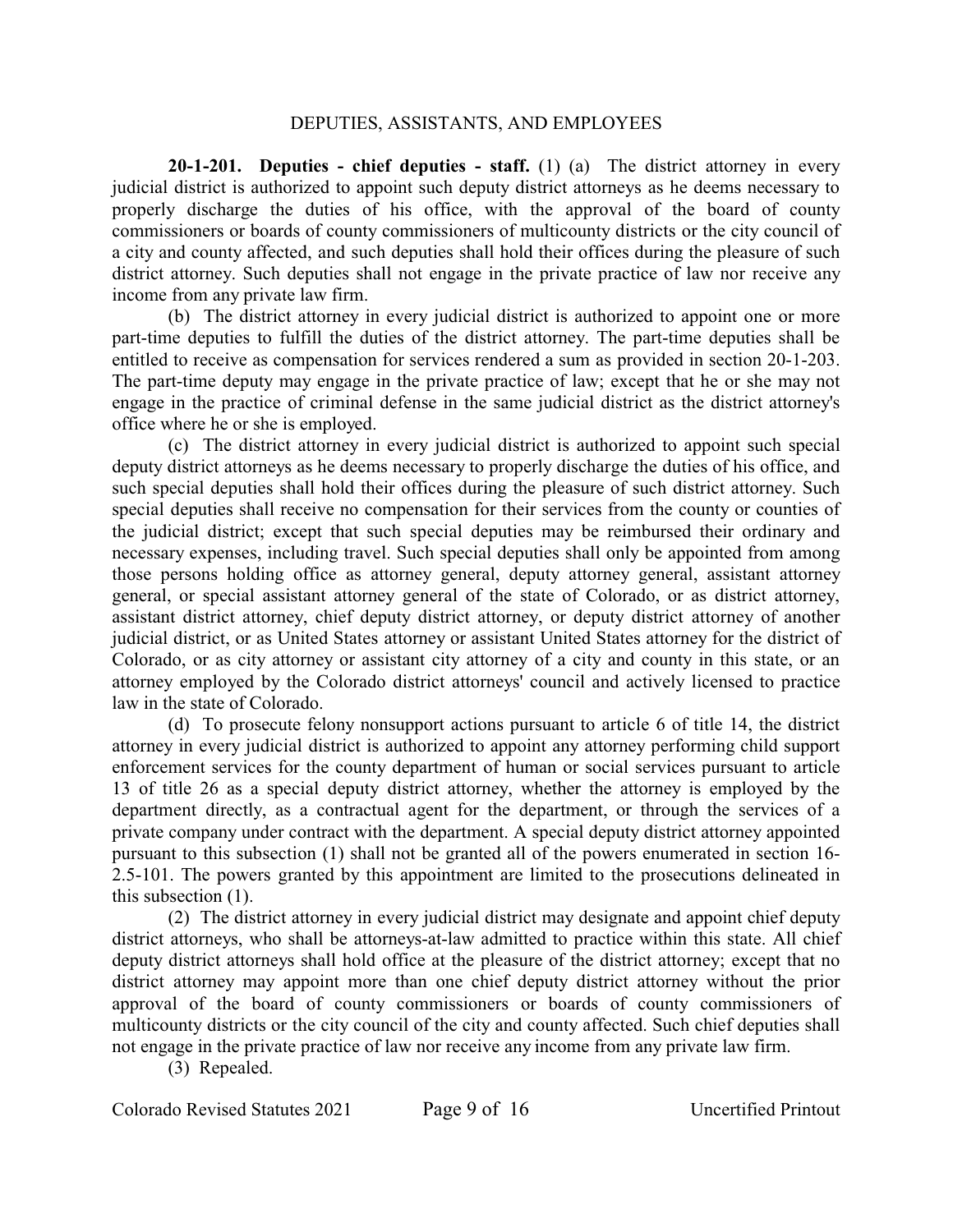(4) The district attorney shall provide that any member of his staff be assigned regular duties or duty hours in accordance with the schedule of compensation paid such staff member.

**Source: L. 1885:** p. 176, § 1. **L. 1889:** p. 150, § 1. **R.S. 08:** § 2102. **C.L.** § 5983. **CSA:** C. 55, § 11. **CRS 53:** § 45-3-1. **C.R.S. 1963:** § 45-3-1. **L. 67:** p. 596, § 2. **L. 71:** p. 516, § 2. **L. 73:** p. 550, § 1. **L. 75:** (1) and (2) amended, pp. 656, 657, §§ 1, 2, effective July 1. **L. 79:** (1)(c) added, p. 769, § 1, effective May 18. **L. 80:** (1)(c) amended, p. 549, § 1, effective March 17. **L. 96:** (1)(d) added and (3) amended, p. 613, §§ 17, 18, effective July 1. **L. 2004:** (1)(d) amended, p. 1199, § 54, effective August 4. **L. 2013:** (1)(b) and (1)(c) amended, (SB 13-229), ch. 272, p. 1431, § 14, effective July 1. **L. 2018:** (1)(d) amended, (SB 18-092), ch. 38, p. 434, § 83, effective August 8; (3) repealed, (HB 18-1138), ch. 88, p. 693, § 7, effective August 8.

**Editor's note:** The amendments made to this section in 1975 were in an act with a July 1, 1975, effective date, but the Governor did not sign the act until July 14, 1975.

**Cross references:** (1) For oath and bond of deputies and chief deputies, see § 20-1-101.

(2) For the legislative declaration in SB 18-092, see section 1 of chapter 38, Session Laws of Colorado 2018. For the legislative declaration in HB 18-1138, see section 1 of chapter 88, Session Laws of Colorado 2018.

**20-1-202. Powers of deputies.** The deputy has all the powers of the district attorney.

**Source: L. 1885:** p. 176, § 2. **R.S. 08:** § 2103. **C.L.** § 5984. **CSA:** C. 55, § 12. **CRS 53:** § 45-3-2. **C.R.S. 1963:** § 45-3-2.

**20-1-203. Compensation of deputy, chief deputy, and assistant district attorneys.** Compensation for all deputy, chief deputy, part-time deputy, assistant, and part-time assistant district attorneys shall be fixed by the district attorney with the approval of the board of county commissioners or boards of county commissioners of multicounty districts or the city council of a city and county affected, and each county comprising such judicial district shall pay such deputies, chief deputies, assistants, and part-time assistants salaries in the proportion which the population of such county bears to the whole population of such judicial district.

**Source: L. 1891:** p, 308, § 3. **L. 1899:** p. 333, § 3. **L. 03:** p. 207, § 1. **R.S. 08:** § 2584. **L. 15:** p. 244, § 1. **C.L.** § 7949. **L. 33:** p. 435, § 1. **CSA:** C. 66, § 98. **L. 41:** p. 409, § 2. **L. 49:** p. 406, § 1. **CRS 53:** § 45-3-3. **L. 55:** p. 290, § 3. **L. 59:** p. 378, § 2. **C.R.S. 1963:** § 45-3-3. **L. 67:** pp. 597, 599, §§ 3, 6. **L. 71:** p. 517, § 3. **L. 73:** p. 550, § 2. **L. 75:** Entire section R&RE, p. 657, § 3, effective July 1. **L. 2013:** Entire section amended, (SB 13-229), ch. 272, p. 1432, § 15, effective July 1.

**Editor's note:** The amendments made to this section in 1975 were in an act with a July 1, 1975, effective date, but the Governor did not sign the act until July 14, 1975.

**20-1-204. Powers of chief deputy.** The chief deputy district attorney has all the powers of the district attorney.

Colorado Revised Statutes 2021 Page 10 of 16 Uncertified Printout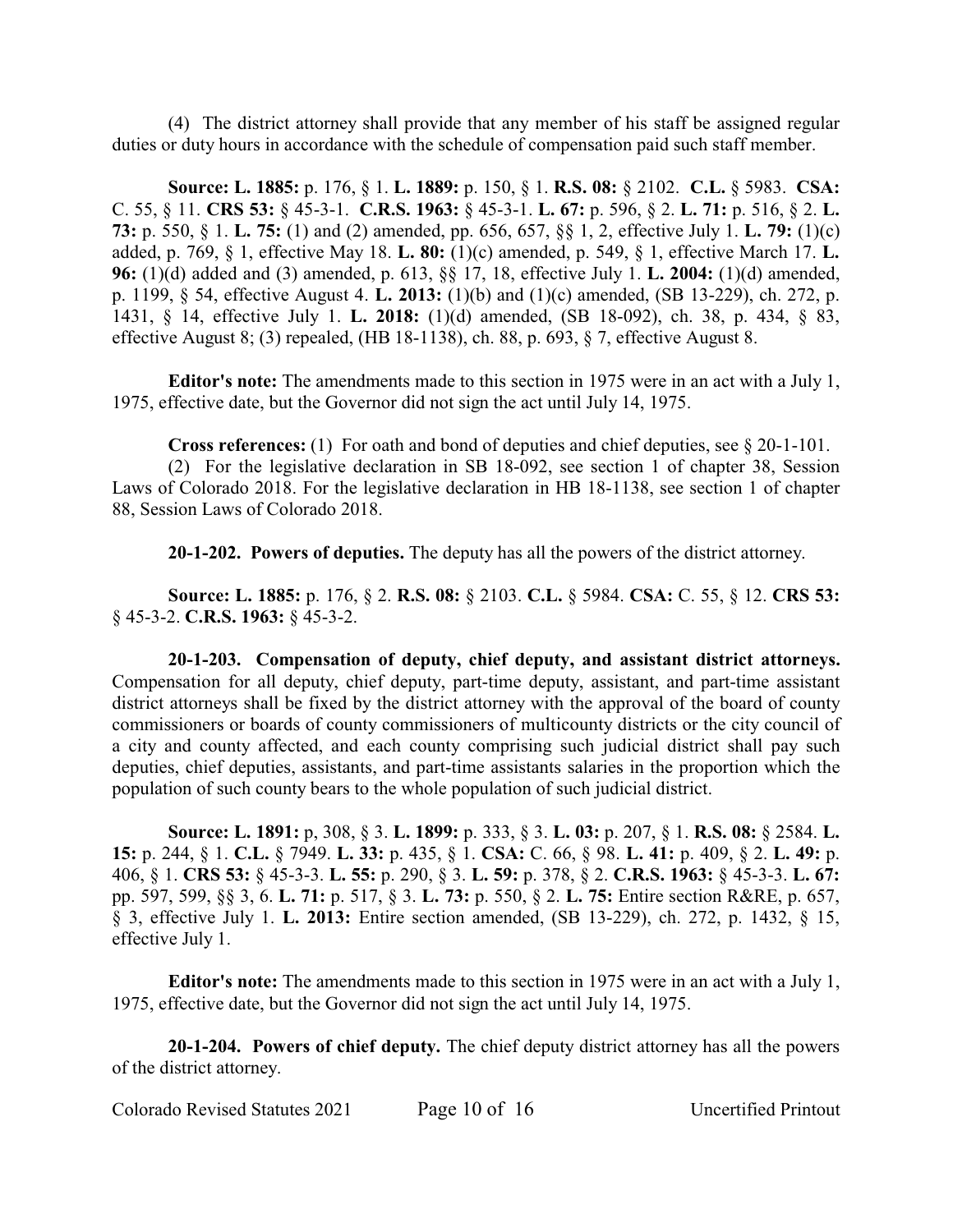**Source: L. 09:** p. 343, § 2. **C.L.** § 5986. **CSA:** C. 55, § 14. **L. 41:** p. 387, § 5. **CRS 53:** § 45-3-11. **C.R.S. 1963:** § 45-3-7.

**20-1-205. Assistant district attorneys.** (1) (a) In every judicial district, the district attorney is authorized to appoint an assistant district attorney who shall be an attorney-at-law admitted to practice within this state and who shall actually have practiced law not less than two years.

(b) Repealed.

(c) The district attorney in every judicial district having a population not exceeding fifty thousand may appoint one part-time assistant district attorney. Such part-time assistant may engage in the private practice of law.

(2) Repealed.

(3) The salaries authorized by subsection (1) of this section shall be paid monthly and shall be paid by the counties comprising such judicial district out of the ordinary revenues of such counties. Every county shall pay in proportion as the population of such county bears to the whole population of such judicial district, according to the latest federal census.

**Source: L. 33:** p. 433, § 1. **CSA:** C. 55, § 10. **L. 41:** p. 384, § 1. **L. 51:** p. 349, § 1. **CRS 53:** § 45-3-5. **L. 55:** p. 290, § 4. **L. 59:** p. 379, § 3. **C.R.S. 1963:** § 45-3-8. **L. 67:** pp. 598, 599, §§ 4, 6. **L. 71:** p. 517, § 4. **L. 73:** p. 551, § 3. **L. 75:** (1)(a) and (1)(c) amended and (1)(b) repealed, p. 657, §§ 4, 5, effective July 1. **L. 2018:** (2) repealed, (HB 18-1138), ch. 88, p. 694, § 8, effective August 8.

**Editor's note:** (1) The amendments made to this section in 1975 were in an act with a July 1, 1975, effective date, but the Governor did not sign the act until July 14, 1975.

(2) The reference in subsection (3) to "salaries authorized by subsection (1) of this section" is to subsection (1) as it existed prior to the 1975 amendment to this section. For present provisions as to compensation of assistant district attorneys, see § 20-1-203.

**Cross references:** For the legislative declaration in HB 18-1138, see section 1 of chapter 88, Session Laws of Colorado 2018.

**20-1-206. Powers.** All matters and things required or which may be done by the district attorney may be done with like force and effect by his assistant under the direction and control of the district attorney, and he has all the powers of the district attorney by whom he was appointed; except that such acts shall all be done in the name of the district attorney.

**Source: L. 19:** p. 294, § 2. **C.L.** § 5988. **CSA:** C. 55, § 16. **CRS 53:** § 45-3-7. **C.R.S. 1963:** § 45-3-10.

**20-1-207. Powers of assistant.** The assistant district attorney has all the powers of the district attorney.

**Source: L. 1893:** p. 236, § 2. **R.S. 08:** § 2101. **C.L.** § 5982. **CSA:** C. 55, § 9. **L. 41:** p. 387, § 3. **CRS 53:** § 45-3-9. **C.R.S. 1963:** § 45-3-11.

Colorado Revised Statutes 2021 Page 11 of 16 Uncertified Printout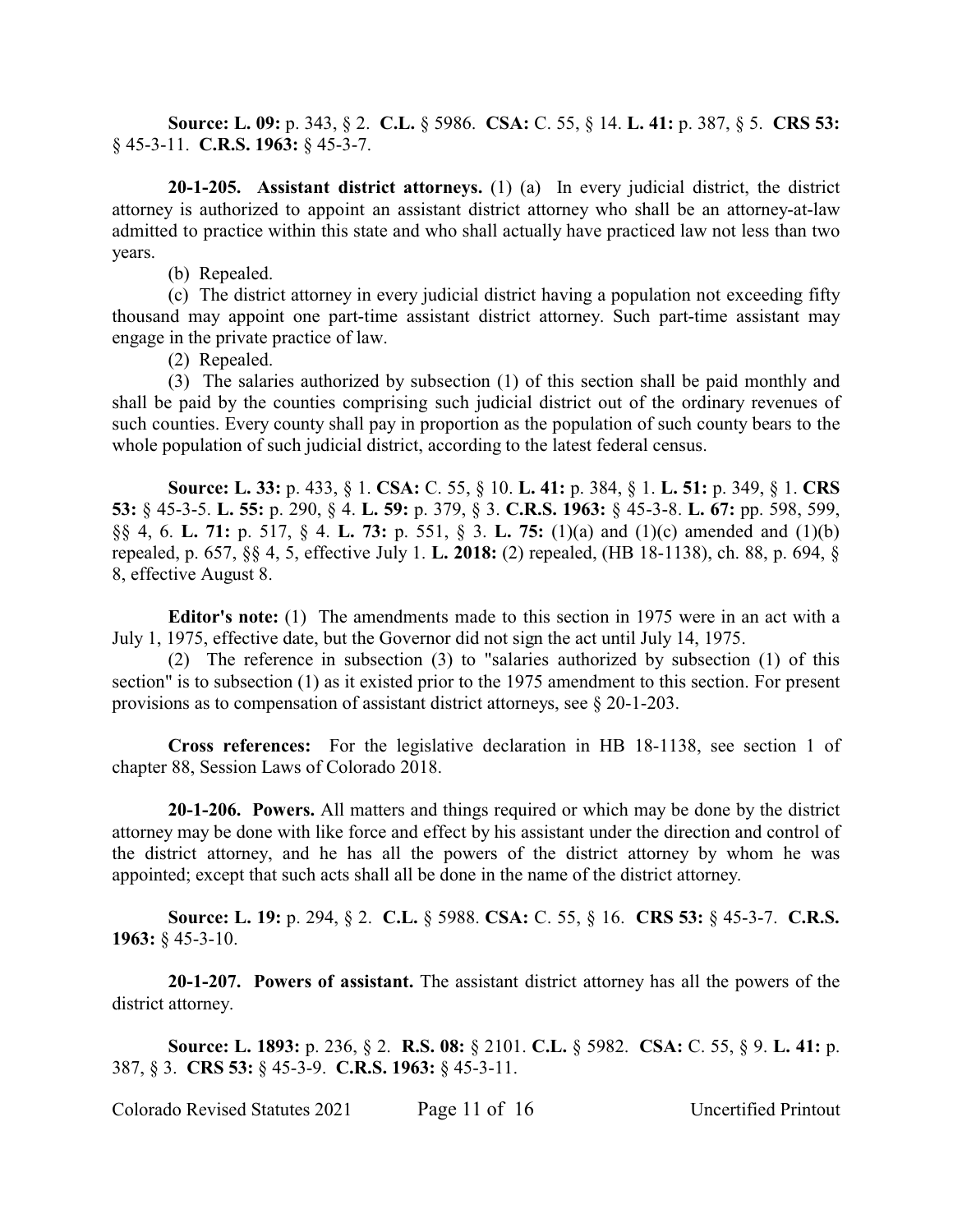**20-1-208. Special officers - stenographers - salaries.** (1) The district attorney of each judicial district in this state having more than one hundred thousand population, as shown by the last decennial census, except the city and county of Denver, is authorized by and with the consent of the district judges of the judicial district to appoint one or two special officers, each at an annual salary to be determined by such district judges of not to exceed five thousand dollars, and actual and necessary expenses; and in his district he is authorized by and with the consent of the district judges of the judicial district to appoint a stenographer at an annual salary to be determined by such district judges of not to exceed three thousand dollars. Said salaries shall be paid monthly and shall be borne and paid monthly by the several counties comprising said judicial districts. Each county shall pay its proportionate part of said salaries as the population of such county bears to the whole population of the judicial district, according to the last preceding decennial census.

(2) The district attorney of each judicial district in the state having a population of less than one hundred thousand as shown by the last decennial census is authorized to appoint a special investigator, a stenographer, and such other technical and professional assistants as are necessary to assist him in properly transacting all of the business of his office. The salary and compensation for such employees and assistants shall be fixed by such district attorney in an amount commensurate with the services performed and the duties and responsibilities of such employees. The salaries of such persons so appointed shall be paid by the various counties within the judicial district, each county paying its proportionate part of said salaries as the population of such county bears to the whole population of such judicial district, according to the last preceding decennial census. Such budget shall be approved by the boards of county commissioners.

**Source: L. 07:** p. 370, § 2. **R.S. 08:** § 2105. **C.L.** § 5990. **CSA:** C. 55, § 18. **L. 47:** p. 394, § 1. **L. 51:** p. 353, § 1. **L. 52:** p. 104, § 1. **L. 53:** p. 254, § 1. **CRS 53:** § 45-3-14. **L. 57:** p. 339, § 1. **C.R.S. 1963:** § 45-3-12.

**20-1-209. Investigators and other employees.** (1) The district attorney of each judicial district is authorized to appoint a chief investigator and such other investigators as he may deem necessary in the conduct of his office and such stenographers, office employees, and other technical and professional assistants as are necessary to properly transact the business of his office. The salary and compensation in each instance for such employees and assistants shall be fixed by such district attorney in an amount commensurate with the services performed and the duties and responsibilities of such employees, subject to the approval of the board of county commissioners of the county or the city council of a city and county affected.

(2) The salaries of any personnel so appointed shall be paid by the various counties within the judicial district, each county paying its proportionate part of said salaries as the population of such county bears to the whole population of such judicial district, according to the last preceding federal census.

**Source: L. 45:** p. 314, § 2. **CSA:** C. 55, § 15 (1). **CRS 53:** § 45-3-15. **C.R.S. 1963:** § 45-3-13. **L. 67:** p. 598, § 5.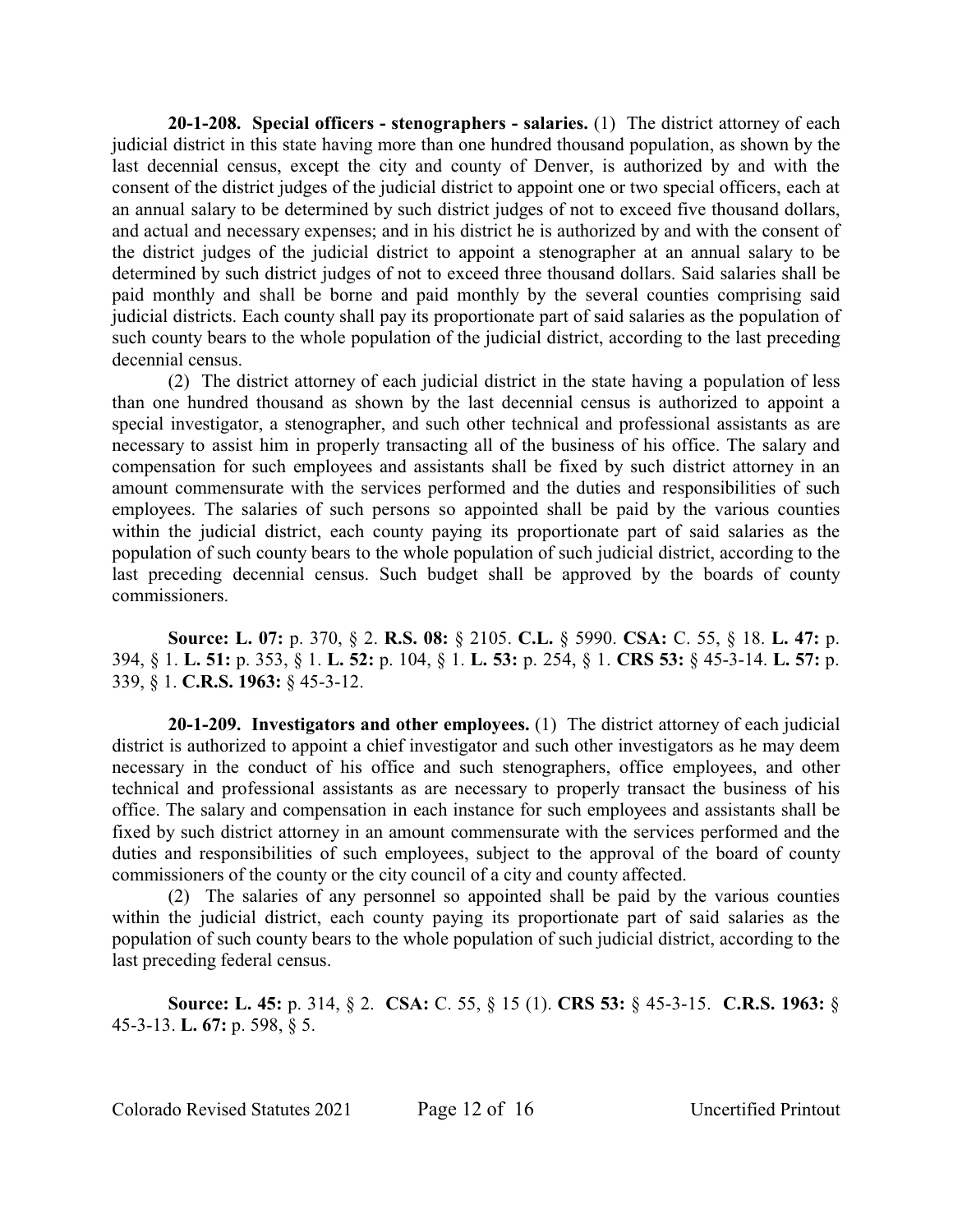**20-1-210. Prohibition of practice of law - associates - members of district attorney's staff.** No attorney-at-law practicing law in the state of Colorado who is a member of a private law firm with which a district attorney, assistant district attorney, or deputy district attorney is associated may defend any person or persons who are being prosecuted by a salaried staff member of the office of said district attorney; nor may any such salaried staff member defend any person or persons who are being prosecuted in any judicial district in the state of Colorado.

**Source: L. 59:** p. 382, § 4. **CRS 53:** § 45-3-16. **C.R.S. 1963:** § 45-3-14. **L. 71:** p. 518, § 5.

## PART 3

#### COMPENSATION AND EXPENSES

**20-1-301. Compensation of district attorneys.** (1) (a) (I) Commencing January 1, 1997, in every judicial district the district attorney shall receive as compensation for his or her services the sum of not less than sixty-seven thousand dollars per annum.

(II) Effective January 1, 2009, in every judicial district the district attorney shall receive as compensation for his or her services the sum of not less than one hundred thousand dollars per annum.

(III) Effective January 1, 2010, in every judicial district the district attorney shall receive as compensation for his or her services the sum of not less than one hundred ten thousand dollars per annum.

(IV) Effective January 1, 2011, in every judicial district the district attorney shall receive as compensation for his or her services the sum of not less than one hundred twenty thousand dollars per annum.

(V) Effective January 1, 2012, and for each year thereafter, in every judicial district the district attorney shall receive as compensation for his or her services the sum of not less than one hundred thirty thousand dollars per annum.

(b) Any amount in excess of the compensation amount set pursuant to paragraph (a) of this subsection (1) shall be set by the board or boards of county commissioners of the county or counties comprising the judicial district or the city council of the city and county of Denver for the second judicial district.

(c) During the regular legislative session commencing January 2012, and every fourth legislative session thereafter, the judiciary committees of the house of representatives and the senate, or any successor committees, shall review the compensation of elected district attorneys and make recommendations, if appropriate, to the general assembly regarding the compensation of elected district attorneys.

(2) A district attorney shall not engage in the private practice of law, nor shall he receive any income from any private law firm.

**Source: L. 48, Ex. Sess.:** p. 21, §§ 1, 2. **CSA:** C. 66, § 52(4). **CRS 53:** § 45-2-1. **L. 55:** p. 289, § 1. **L. 59:** pp. 378, 380, §§ 1, 4. **C.R.S. 1963:** § 45-2-1. **L. 67:** pp. 596, 599, §§ 1, 6. **L. 72:** p. 295, § 2. **L. 75:** (1) amended, p. 659, § 1, effective June 26. **L. 76:** (1) amended, p. 592, § 3, effective July 1. **L. 80:** (1) amended, p. 577, § 3, effective July 1. **L. 84:** (1) amended, p. 577,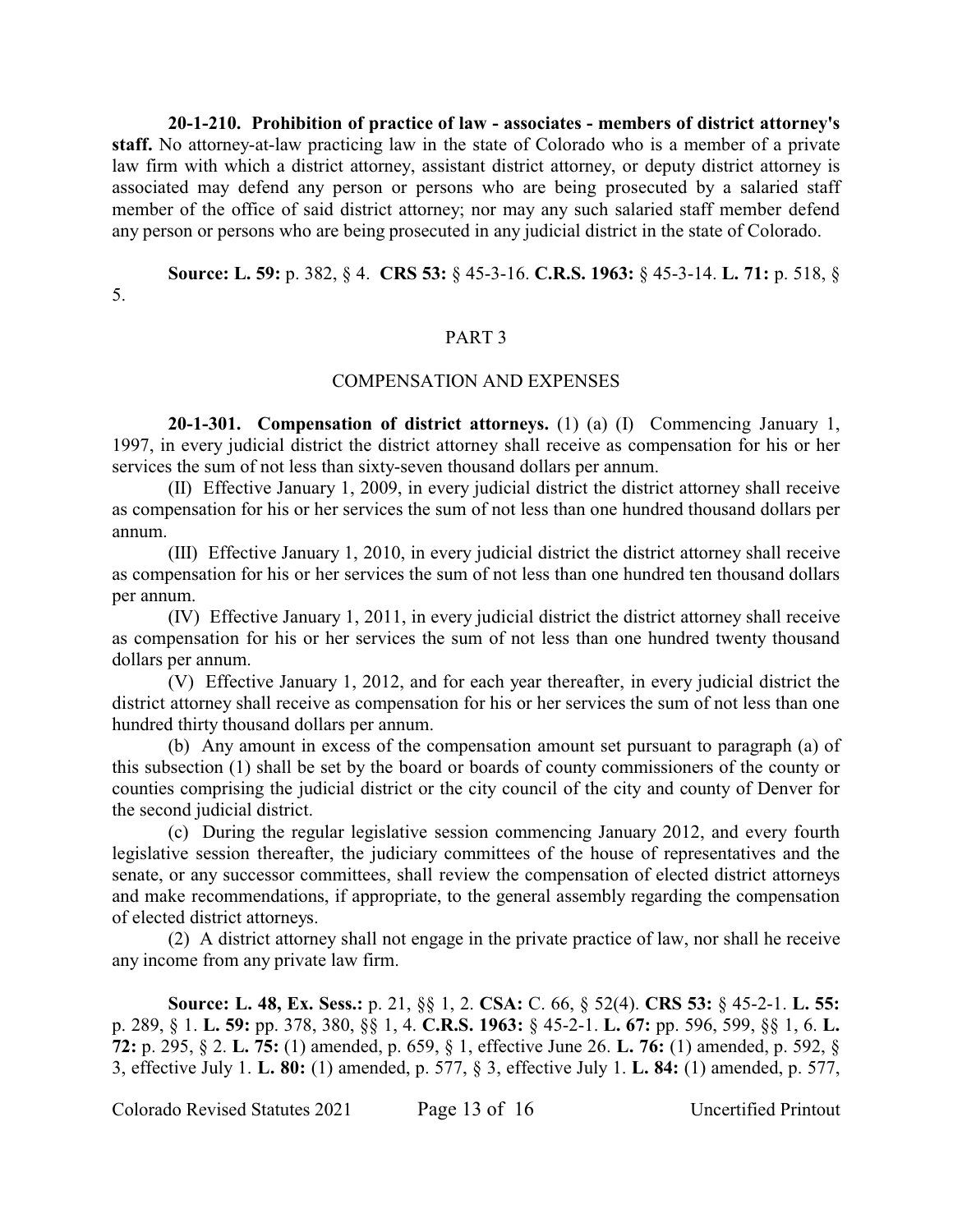§ 1, effective May 9. **L. 95:** (1) amended, p. 580, § 1, effective May 22. **L. 2004:** (1) amended, p. 194, § 12, effective August 4. **L. 2007:** (1) amended, p. 1609, § 1, effective May 31.

**20-1-302. Expenses.** Except as otherwise specifically provided, the district attorneys of each judicial district in the state of Colorado shall be entitled to collect and receive at the end of each month, of and from the respective counties in the district attorney's judicial district, the necessary expenses of maintaining an office for the transaction of official business, which expenses shall be borne by the various counties in the judicial district, each in the proportion that the population of such county bears to the population of the whole judicial district, according to the last preceding population estimate that is prepared before May 1 of the current year by the division of planning in the department of local affairs pursuant to section 24-32-204, C.R.S. With the agreement of all of the boards of county commissioners of the judicial district, the funding allocation provisions of this section may be modified. Nothing in part 2 of this article or this part 3 shall prohibit any municipality, county, or government entity from agreeing to fund programs, projects, personnel, or salaries that are in addition to the funds provided for the reasonable and necessary expenses of the district attorney with the agreement of the relevant board of county commissioners.

**Source: L. 41:** p. 411, § 2. **CSA:** C. 66, § 93. **CRS 53:** § 45-2-4. **C.R.S. 1963:** § 45-2- 4. **L. 95:** Entire section amended, p. 188, § 1, effective April 13. **L. 2004:** Entire section amended, p. 1884, § 1, effective June 4.

**20-1-303. District attorneys allowed necessary expenses.** Except as otherwise specifically provided, the district attorney of each judicial district in the state of Colorado, and each of his assistants and deputies, shall be allowed to collect and receive from each of the counties in his district the expenses necessarily incurred in the discharge of his official duties for the benefit of such county.

**Source: L. 07:** p. 371, § 1. **R.S. 08:** § 2107. **C.L.** § 5992. **CSA:** C. 55, § 20. **CRS 53:** § 45-2-5. **C.R.S. 1963:** § 45-2-5.

**20-1-304. District attorney and employees authorized to receive benefits. (Repealed)**

**Source: L. 63:** p. 343, § 1. **C.R.S. 1963:** § 45-2-7. **L. 76:** Entire section repealed, p. 637, § 2, effective January 11, 1977.

## **20-1-305. Benefits not considered compensation or increase in emoluments. (Repealed)**

**Source: L. 63:** p. 343, § 2. **C.R.S. 1963:** § 45-2-8. **L. 76:** Entire section repealed, p. 637, § 2, effective January 1, 1977.

**20-1-306. Salaries paid from state and county funds.** The salaries of district attorneys of the several judicial districts of the state as set forth in section 20-1-301 (1)(a) shall be paid in twelve equal monthly installments of which the state shall contribute eighty percent annually and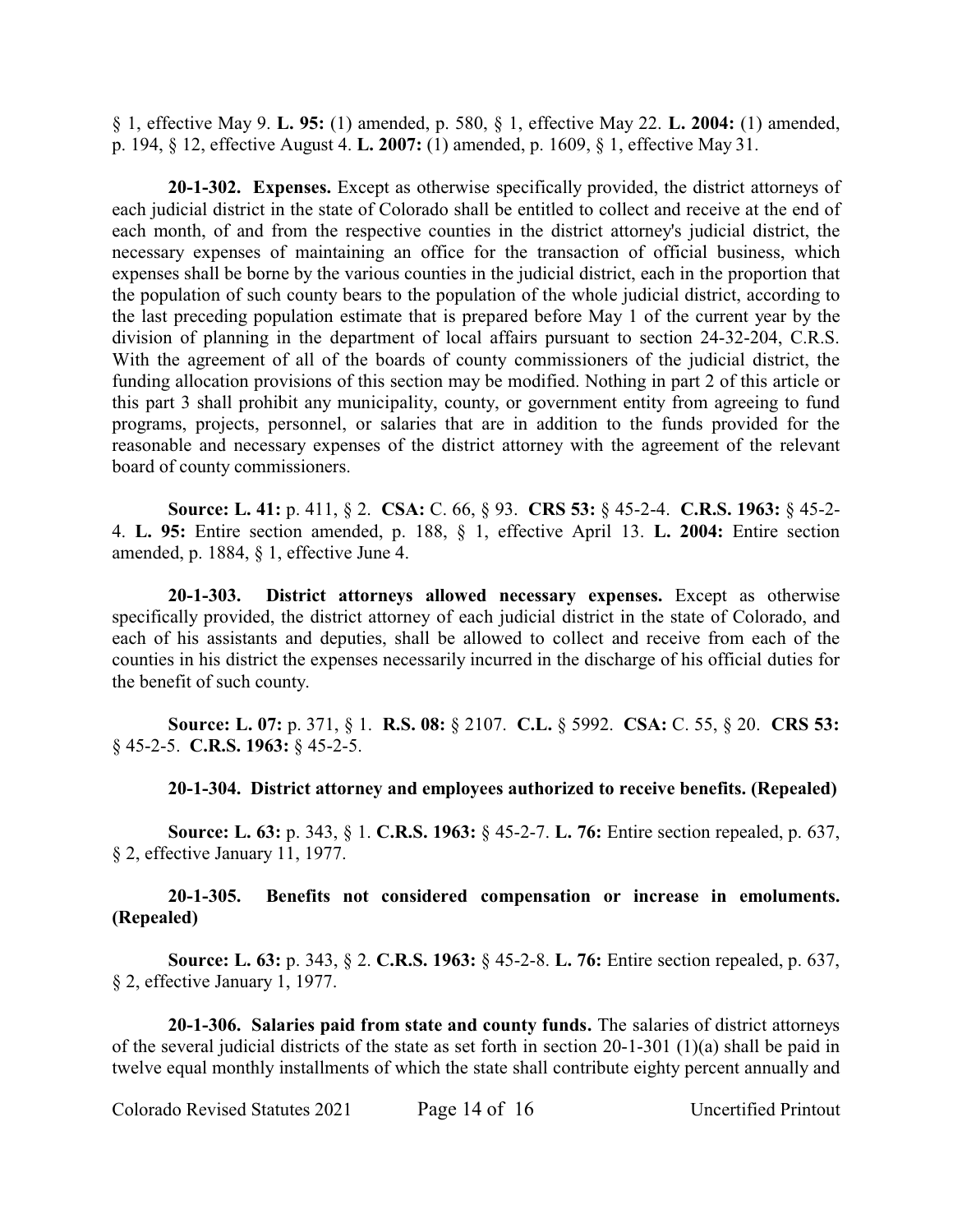the counties making up each district the balance, each county's payment to be in the same proportion as provided in section 20-1-302.

**Source: L. 72:** p. 295, § 3. **C.R.S. 1963:** § 45-2-9. **L. 75:** Entire section amended, p. 659, § 2, effective June 26. **L. 76:** Entire section amended, p. 592, § 3, effective July 1. **L. 80:** Entire section amended, p. 577, § 4, effective July 1. **L. 84:** Entire section amended, p. 577, § 2, effective May 9. **L. 95:** Entire section amended, p. 188, § 2, effective April 13; entire section amended, p. 580, § 2, effective May 22. **L. 2004:** Entire section amended, p. 195, § 13, effective August 4. **L. 2007:** Entire section amended, p. 1610, § 2, effective May 31.

**Editor's note:** Amendments to this section in House Bill 95-1215 and House Bill 95- 1340 were harmonized.

**20-1-307. Social security coverage.** The office of district attorney, including the district attorney and the employees of each office within each judicial district, is a juristic entity as described in section 24-53-101, C.R.S. Each office of district attorney shall enter into an agreement with the director of the division of unemployment insurance in the department of labor and employment for the purpose of including the district attorney and the employees of the district attorney's office under the state's federal-state social security coverage agreement with the secretary of the United States department of health and human services pursuant to section 24-53-104, C.R.S.

**Source: L. 75:** p. 661, § 1, effective March 21. **L. 87:** Entire section amended, p. 1092, § 7, effective July 1. **L. 2012:** Entire section amended, (HB 12-1120), ch. 27, p. 107, § 20, effective June 1.

**Editor's note:** The effective date for amendments to this section by House Bill 12-1120 (chapter 27, Session Laws of Colorado 2012) was changed from August 8, 2012, to June 1, 2012, by House Bill 12S-1002 (First Extraordinary Session, chapter 2, p. 2432, Session Laws of Colorado 2012.)

**20-1-308. Compensation and expenses - special prosecutors.** (1) **[***Editor's note: This version of subsection (1) is effective until March 1, 2022.***]** The compensation and expenses of special prosecutors appointed pursuant to section 13-1-128 or 16-5-209, C.R.S., or section 20-1- 107 shall be paid as follows:

(1) **[***Editor's note: This version of subsection (1) is effective March 1, 2022.***]** The compensation and expenses of special prosecutors appointed pursuant to section 16-5-209 or 20- 1-107 shall be paid as follows:

(a) When the special prosecutor is a full-time district attorney, assistant district attorney, or deputy district attorney, the county or counties in the judicial district for which the appointment is made shall pay only the ordinary and necessary expenses, including travel, of the special prosecutor, as the judge of the court, which has jurisdiction of the offense being prosecuted, may direct.

(b) In all other cases, the county or counties in the judicial district for which the appointment is made shall pay only the ordinary and necessary expenses, including travel, of the

Colorado Revised Statutes 2021 Page 15 of 16 Uncertified Printout